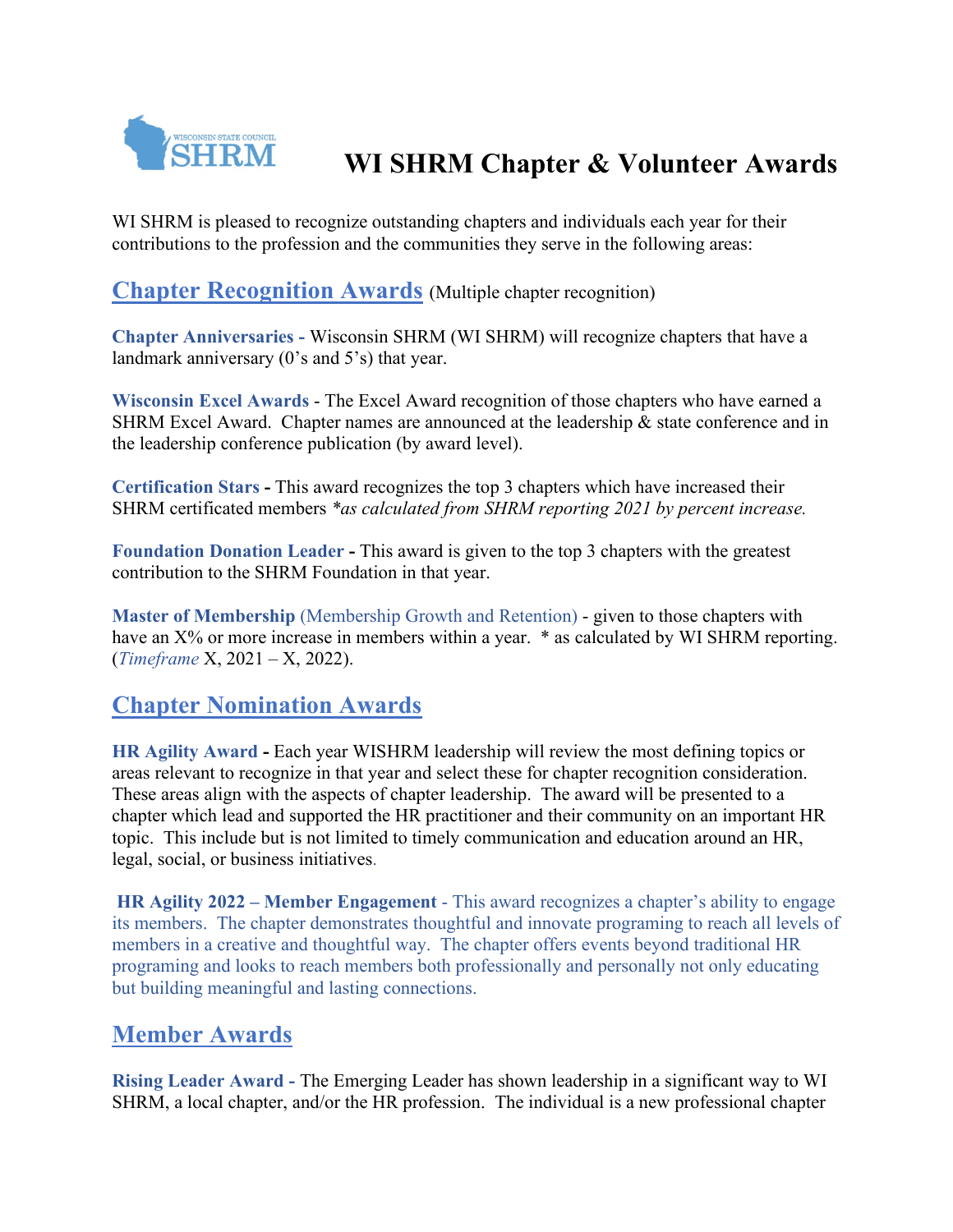leader (3 years or less in leadership with the chapter) who embraces the values of SHRM and has shown commitment to the role and the chapter early on.

Rising Leader Award Criteria

- The nominee must be a member in good standing of SHRM and a current member of a local Wisconsin Chapter.
- The nominee demonstrated leadership in their chapter making a significant contribution to the profession, their school, and/or the community.
- The nominee must have shown outstanding promise for continuing service and leadership.
- SHRM certified HR professional preferred.

**Lifetime Leader Award** - This award recognizes and honors outstanding achievement in the field of Human Resource Management. It is awarded to a long time SHRM leader who has given their time and service to SHRM at either the chapter or the state level for over 5 years or more. They have helped to sculpt the chapter or council and develop and drive SHRM initiatives to Serve the HR profession and advance the professional.

Lifetime Leader Award Criteria

.

- The nominee must be a member in good standing of SHRM
- The nominee has been in SHRM leadership at either the state or local level for a minimum of 5 years.
- The nominee is viewed as role models for the profession
- The nominee readily shared their knowledge and expertise to advance the profession and the person.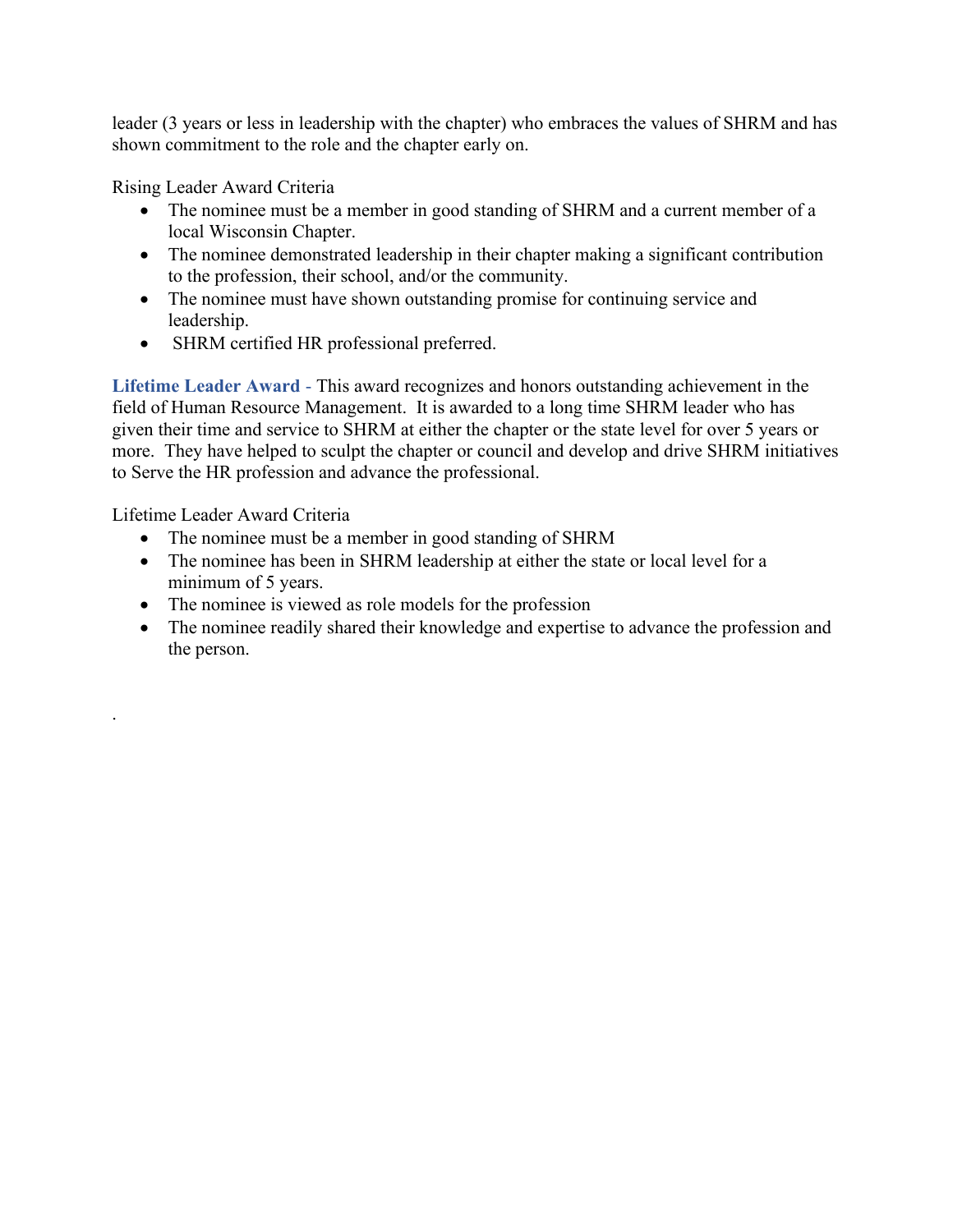

# **WISHRM Leadership & Chapter Award Application**

Thank you for taking this opportunity to nominate a deserving HR professional or chapter for a WISHRM award. Candidates should be seen as role models, leaders in the profession who apply and share their professional expertise and leadership both within and outside SHRM. Refer to the chapter and volunteer awards summary for a full listing describing each of the awards and their criteria. Please review and complete the application process in full.

#### **Nomination Eligibility**

Nominator: A SHRM chapter or national member may nominate themself, a peer leader, or a chapter or council member, or a chapter for an award.

Award candidate: Candidates must be a current member of a local chapter or the State Council. Chapters must be in good standing with SHRM and WISHRM.

The nomination process will be open June 1, 2022 and close on July14, 2022.

Contact the WISHRM office at wishrm@morgandata.com, with any questions.



## **Award Application**

| <b>Nominator Information</b>                            |  |                                                      |        |     |                |  |
|---------------------------------------------------------|--|------------------------------------------------------|--------|-----|----------------|--|
| Name:                                                   |  |                                                      | Phone: |     |                |  |
| Chapter:                                                |  |                                                      | Email: |     |                |  |
| Date:                                                   |  |                                                      |        |     |                |  |
|                                                         |  | Would you be willing to announce or share about this |        |     |                |  |
| person/chapter at the Leadership conference if they are |  |                                                      |        | Yes | N <sub>o</sub> |  |
|                                                         |  | selected as this year's winner?                      |        |     |                |  |
|                                                         |  |                                                      |        |     |                |  |
| <b>Individual Nominee Information</b>                   |  |                                                      |        |     |                |  |
| Name:                                                   |  |                                                      | Phone: |     |                |  |
| Chapter:                                                |  |                                                      | Email: |     |                |  |
| Current                                                 |  |                                                      |        |     |                |  |
| <b>Volunteer Role:</b>                                  |  |                                                      |        |     |                |  |
|                                                         |  |                                                      |        |     |                |  |
|                                                         |  |                                                      |        |     |                |  |
| Previous                                                |  |                                                      |        |     |                |  |
| Volunteer                                               |  |                                                      |        |     |                |  |
| $Role(s)$ :                                             |  |                                                      |        |     |                |  |
|                                                         |  |                                                      |        |     |                |  |
|                                                         |  |                                                      |        |     |                |  |